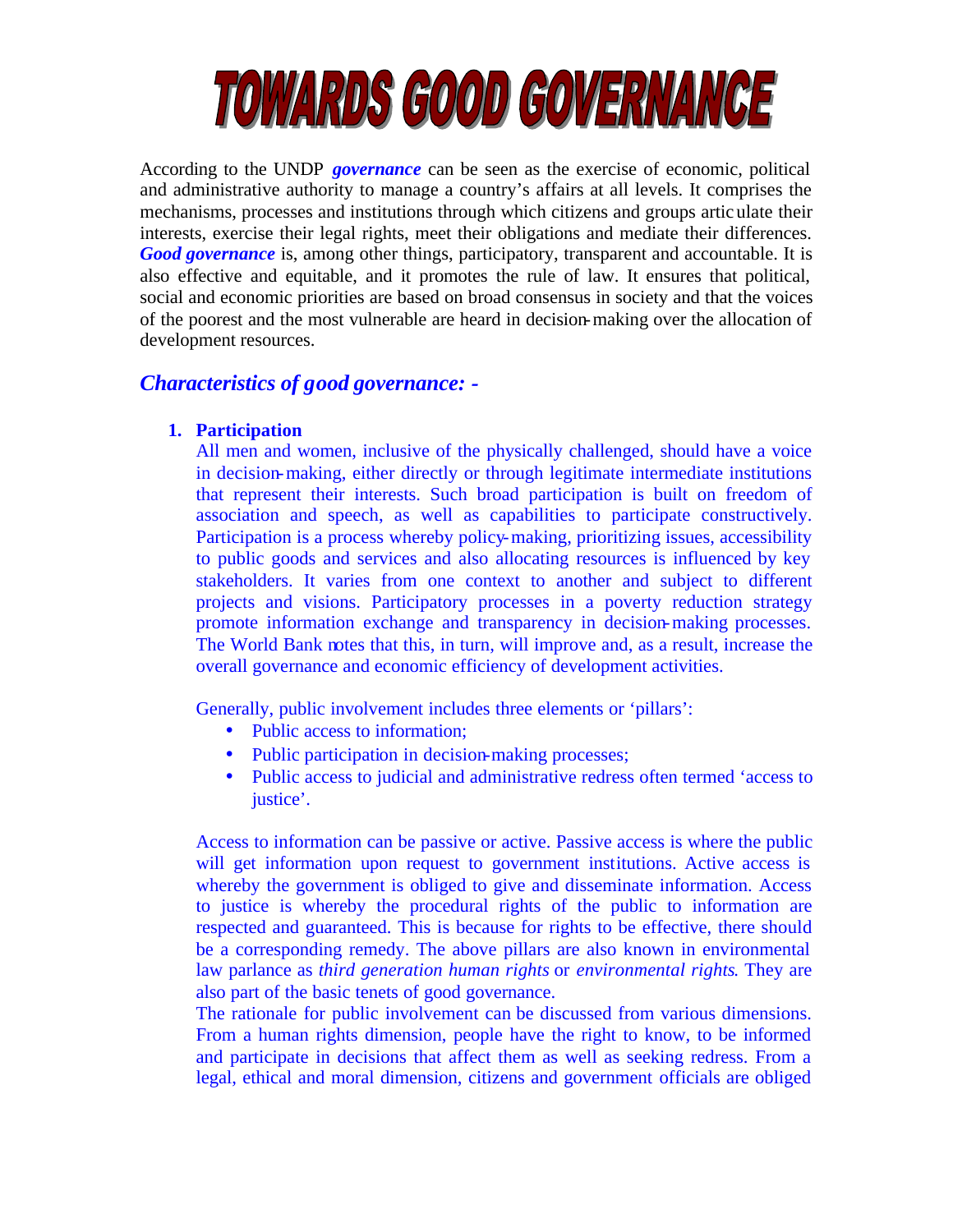to ensure good governance. It has been argued that government processes are improved through public involvement.

### **2. Rule of Law**

Laws, regulations and codes of conduct should be fair and enforced impartially, particularly the laws on human rights. One of the effective ways of tackling weak governance is to look at the disconnection between institutions within the broader governance environment including the scope of operation of the society in general. The availability of information is critical to good governance. Access to information and the promotion of procedural rights provide an enabling framework where accountability and improved delivery could enhance institutional changes. Information is critical for the leaders and their constituents to be informed of their problems as well as the solutions. Likewise, it is important to review previous institutional constraints in order to map the future with viable options because a poor governance system serves private interests at the expense of the poor and they suffer in a multiplicity of ways. A correct diagnosis of poor governance is important in that it determines practical strategies that are sustainable and effective in reducing poverty.

# **3. Transparency**

Transparency is built on the free flow of information. Processes, institutions and information are directly accessible to those concerned with them, and enough information is provided to understand and monitor them. It promotes openness of government action, decision-making processes, and consultative processes among public sector and all stakeholders. These processes are subject to scrutiny by other government institutions, civil society and external institutions.

Lack of transparency, weak accountability, lack of responsiveness and inefficiency also compromise good governance. In a corrupt government, public resources are diverted from meeting the needs of the poor and benefits do not reach the intended beneficiaries. Human security is compromised by corruption. This is because corruption is both a cause and effect of bad governance. The poor are usually disproportionately affected by poor governance because health, education and police services are inaccessible. Their income is usually eroded through payment of bribes.

Corruption can be classified into two broad categories, state capture and administrative corruption. State capture takes place when a framework of laws and rules has been distorted. This form of corruption is characterized by enactment of laws, policies and regulations that are influenced through illegal and non-transparent ways, as well as serving private interests. Administrative corruption is about distortion of the implementation of these laws and policies. It refers to the "intentional imposition of distortion in the prescribed implementation of existing laws, rules and regulations to provide advantage to either state or nonstate actors as a result of illegal transfer or concentration of private gains to public officials."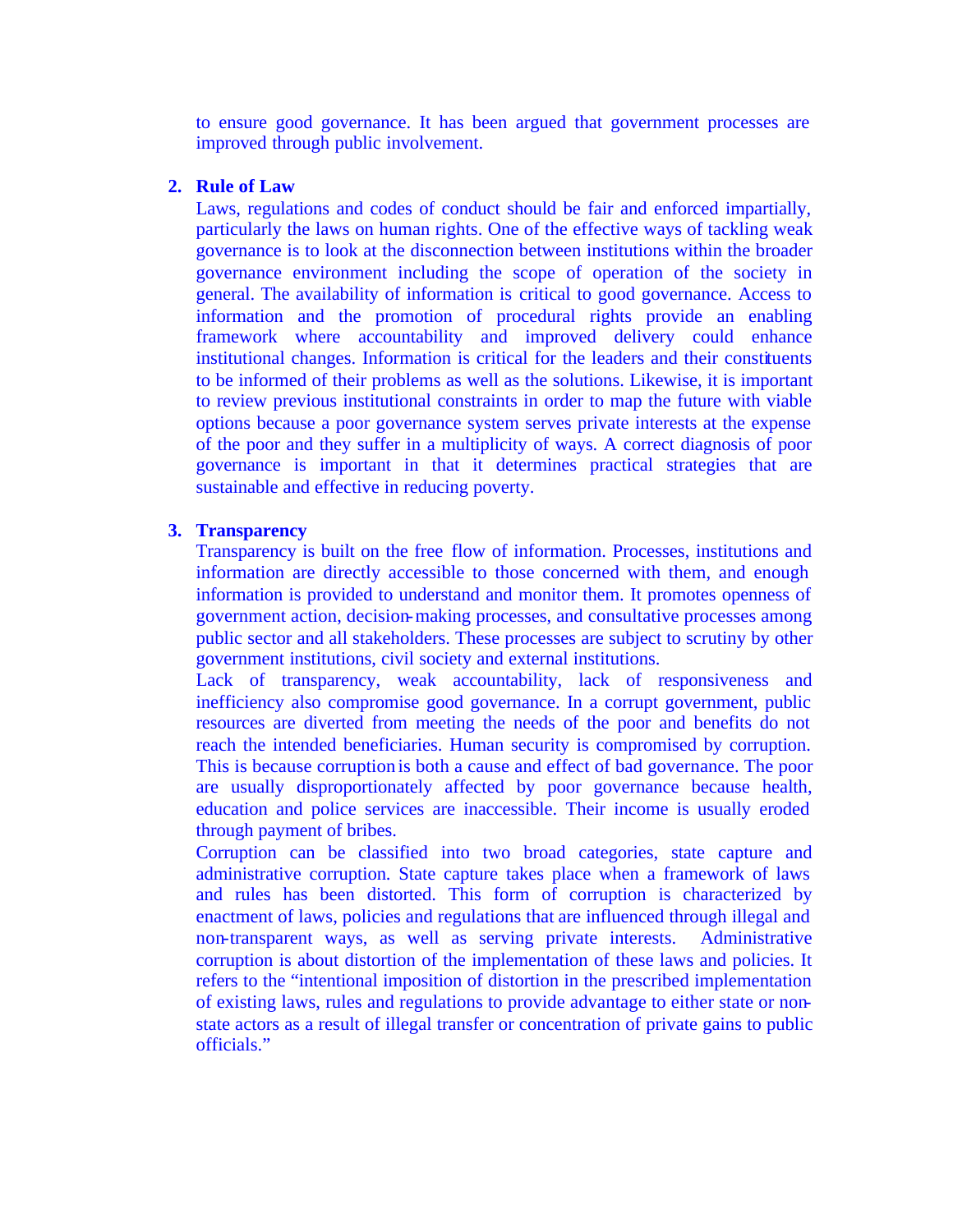### **4. Responsiveness**

Institutions and processes try to serve all stakeholders within a reasonable timeframe.

# **5. Consensus Orientation**

Good governance mediates differing interests to reach a broad consensus on what is in the best interest of the group and, where possible, on policies and procedures. Underlying this characteristic is the theory of consensus and consensus decisionmaking.

### *Consensus*

Consensus has two common meanings. One is a general agreement among the members of a given group or community. The other is as a theory and practice of getting such agreements.

The process of achieving consensus involves serious consideration of every group member's or stakeholders' considered opinion. Consensus usually involves collaboration, rather than compromise. Instead of one opinion being adopted by a plurality, stakeholders are brought together until a convergent decision is developed.

### *Consensus decision-making*

Consensus decision-making is a decision process that not only seeks the agreement of most participants, but also to resolve or mitigate the objections of the minority to achieve the most agreeable decision. Consensus decision-making is intended to deemphasize the role of factions or parties and promote the expression of individual voices. This method also increases the likelihood of unforeseen or creative solutions by juxtaposing dissimilar ideas.

Consensus decision-making involves identifying and addressing concerns, generating new alternatives, combining elements of multiple alternatives and checking that people understand a proposal or an argument. This empowers minorities, those with objections that are hard to state quickly, and those who are less skilled in debate. Therefore, consensus decision-making can be seen as a form of *grassroots democracy*.

# **6. Equity**

All men and women have opportunities to improve or maintain their well-being.

# **7. Effectiveness and efficiency**

Processes and institutions produce results that meet needs while making the best use of resources. This characteristic promotes efficient public delivery systems and quality public outputs. It deals with the amount of public respect the civil service has. One aspect of poor service delivery is corruption. One of the ways of fighting corruption is through competitive salaries and motivating staff through incentives. There is also a need to introduce legislation governing civil service and a code of conduct. This legislation will define the appointments and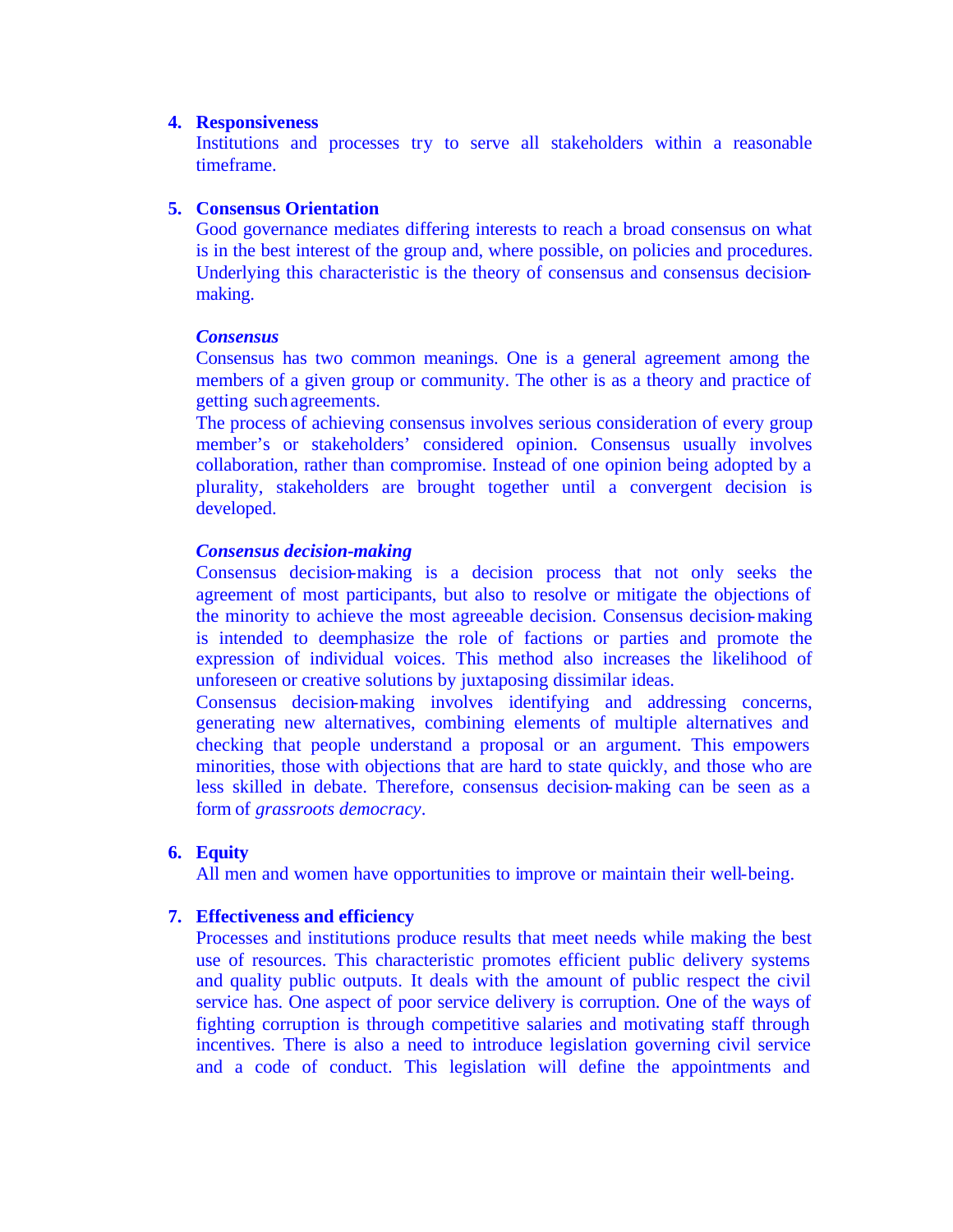promotions of civil servants through merit based processes as well as the organizational structure.

### **8. Accountability**

Decision-makers in government, the private sector and civil society organizations are accountable to the public, as well as to institutional stakeholders. This accountability differs depending on the organization and whether the decision is internal or external to an organization. Central to the principle of accountability is information sharing and transparency which should be promoted by governance structures. Hence, accountability is hard to achieve especially in the absence of access to information. Public accountability is founded on two pillars. The first pillar is related to accountability by the executive and the second pillar is based on institutional change. Accountability can be classified in four categories. These are public, financial, horizontal and vertical. Horizontal accountability is the relationship between the executive, legislature and the judiciary. Vertical accountability is whereby one actor reports to another subject to the interpretation of constitutional provisions. Informal checks on these relationships are reinforced by the civil society and the donor community.

# **9. Strategic Vision**

Leaders and the public have a long-term perspective on good governance and human development, along with a sense of what is needed for such development. There is also an understanding of the historical, cultural and social complexities in which that perspective is grounded.

Good governance leads to a number of positive consequences, including:

- People trust your organization
- You know where you're going
- Your board is connected to your membership and stakeholders
- You get good decisions; people value your work
- You have the ability to weather crises
- Financial stability

# *Implications of Good Governance*

Sustainable development, social cohesion and environmental management are dependent on governance and efficient public sector management. Hence, good governance is representative of a successful public sector reform programme that promotes equity and sustainable development. A weak governance system compromises the delivery of services and benefits to those who need them most; the influence of powerful interest groups biases policies, programs and spending away from the poor and lack of property rights, police protection and legal services disadvantages the poor and inhibits them from securing their homes and other assets and operating businesses. Poor governance generates and reinforces – and subverts efforts to reduce it, while bad governance acts as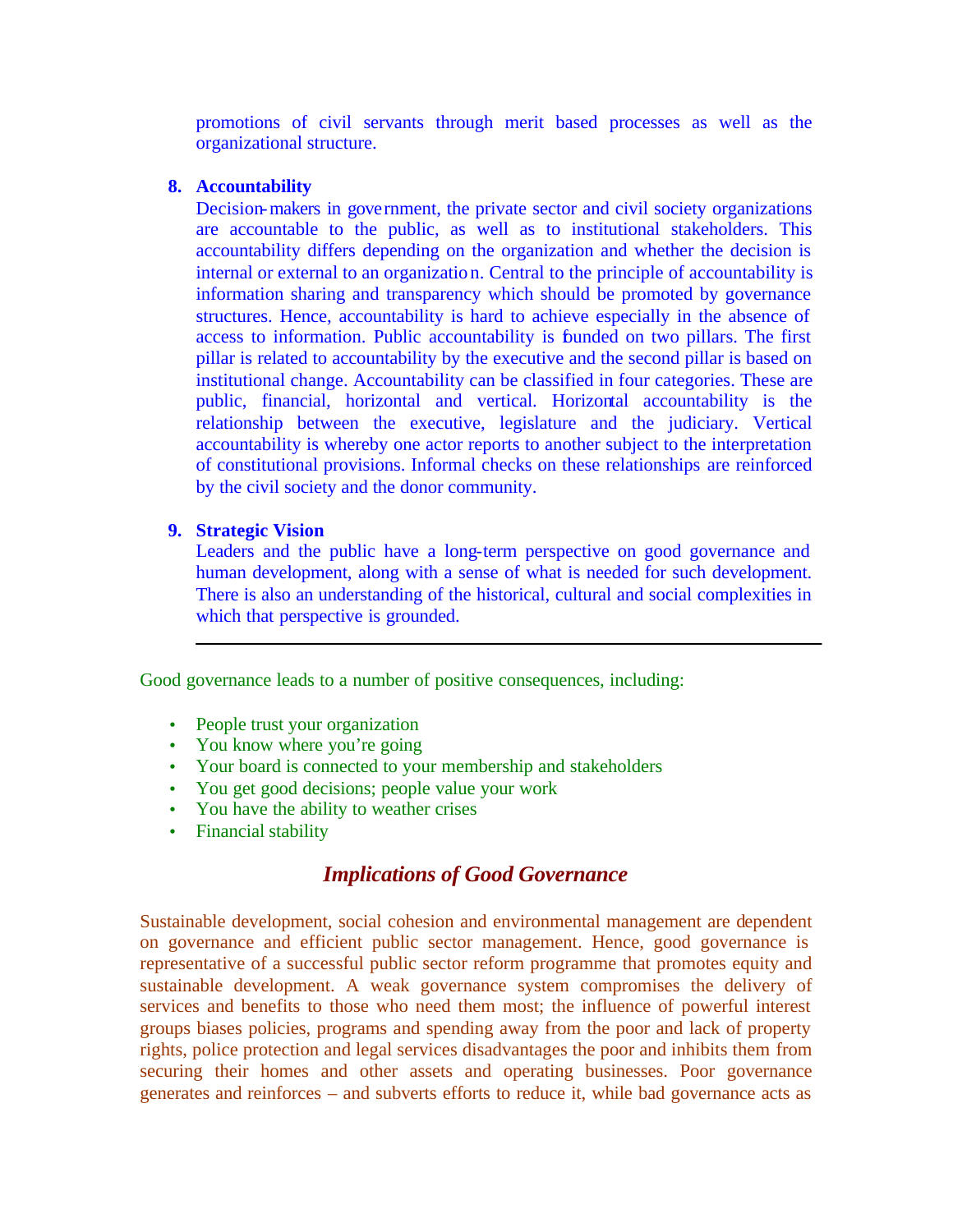a barrier to economic development to both domestic and foreign direct investment and this leads to the collapse of the nation state.

# *Why Public Sector Reform*

The impetus for reforming the public sector is based on several stimuli. Globalisation with its multi-faceted implications is undoubtedly the single most dominating factor. The effects of globalization can be seen in all areas of the business environment. It affects the political, economical, technological and social environs. The concept of public sector reform has evolved from isolated occurrences and is now seen largely as a global movement. The success of reform initiatives has been replicated in a number of territories and this has added momentum to the global revolution. The pressure exerted on developing countries has also contributed to this paradigm shift. Finally, the inefficiencies and ineffective processes in terms of organizational structure, management practices, legislation, political interference, outdated work processes and procedures, redundancy, nepotism, poor utilization of resources – human and materials, poor appraisal systems, lack of rewards and recognition systems, poor working conditions and corruption have all contributed to the internal turmoil that is characteristic of public sector departments.

The implications of good governance coupled with the stimuli impinging upon public sector reform have led to the formalization of goal two: "Firm craftsmen of our fate": *New Governance for new Times;* from the draft document The National Strategic Plan of Barbados 2005-2025. This goal essentially acknowledges that in order to equip Barbados to function in the global economy will necessitate a transformation of not only the Barbadian society and economy, but also the way we govern ourselves. We will need a new paradigm of governance that speaks not just to the government of the society but also to governance in the society. Furthermore, at the heart of the new arrangement for governance must be greater transparency and accountability, based on a heightened sense of trust, not only in the public sector, but also in the corporate sector and civil society. It notes, that the public service must be a catalyst for change, and it is essential that public sector reform goes far beyond its present scope to embrace a radical overhaul of the administrative machinery of government. Civil society must also be strengthened as a critical part of governance. Non-governmental organizations (NGOs), single interest groups, faith-based organizations and community-based groups will have increasingly important roles to play in the governance of our society which must be characterized by higher levels of self-reliance, less dependence on the state and greater diversity and tolerance.

# *Role of Office of Public Sector Reform (OPSR)*

The myth surrounding the Office of Public Sector Reform has permeated the entire public service unchecked for quite some time. It is assumed that the Office has the power and responsibility to enforce public sector reform initiatives. But in reality, the role of the Office of Public Sector Reform is to facilitate the development, co-ordination and implementation of Public Sector Reform Initiatives. The Office takes direction from the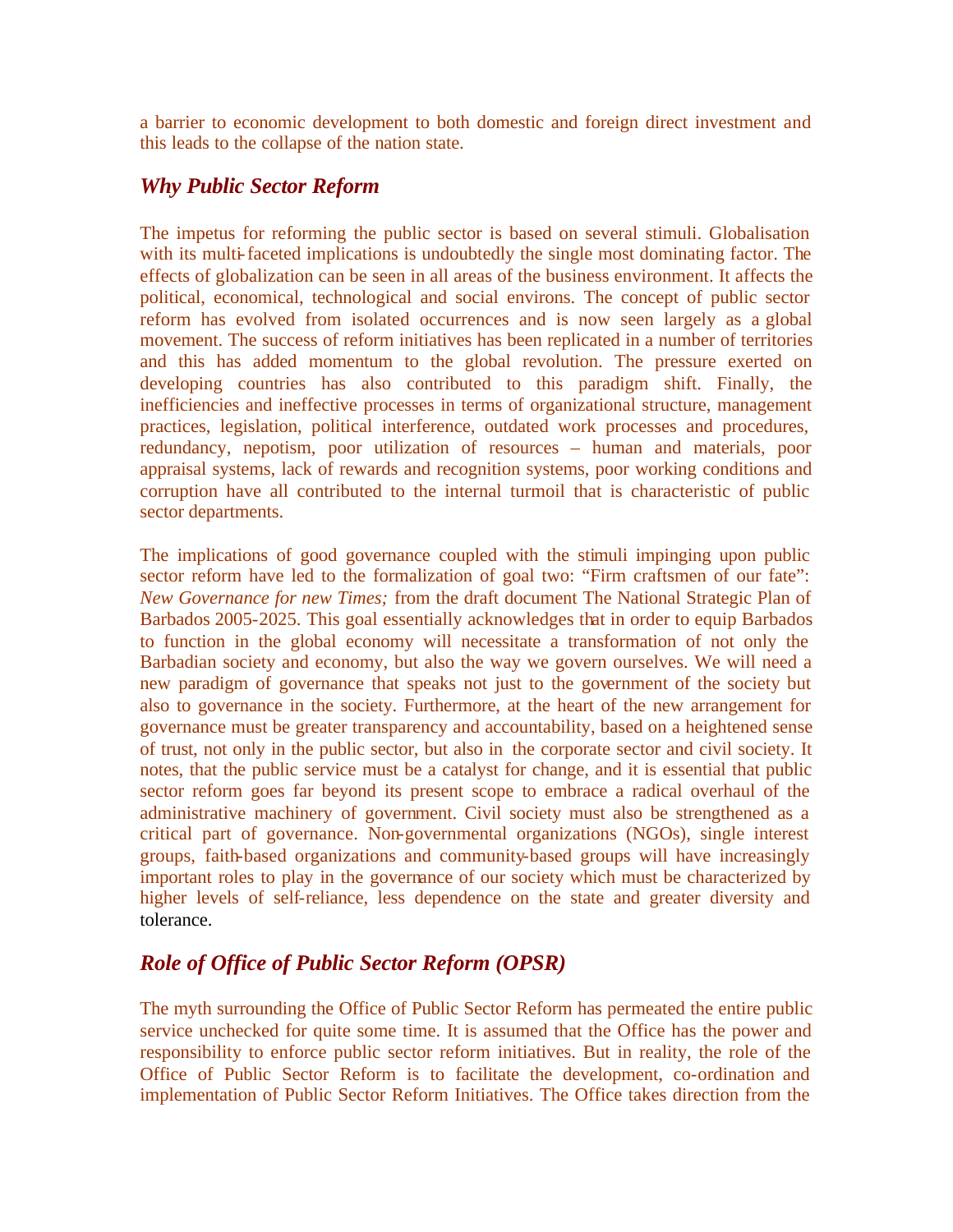Political Directorate – Prime Minister, Ministers, Permanent Secretaries and other such persons. Any initiatives undertaken must be sanctioned by those in authority. Therefore, in order to ensure the characteristics of good governance are adhered to and to fully realize true public sector reform will entail autonomy of the Office to develop and coordinate reform initiatives. It will also require the power and support to implement and maintain the initiatives that are reminiscent of the objectives set, and the annihilation of the inherent inefficiencies and ineffectiveness plaguing current Public Sector Departments.

# *Creating the Conditions for Good Governance*

Given the characteristics of good governance, its implications and the relevance to public sector reform within small developing nations, governments must create and sustain the conditions necessary for good governance within their respective territories.

# *Conditions for good governance*

- 1. Create and adapt basic legislation and institutions that guarantee political and economic freedoms as well as strive to meet a broader range of basic human needs (food, housing, health and medicare, education, etc.).
- 2. Relax regulations in order to remove obstacles to economic participation.
- 3. Improve financial management.
- 4. Build infrastructure to ensure that organizational capacity is available to handle the growing needs for services, increasing demands for better and more responsive services, and creating conditions for economic progress and social cohesion.
- 5. Train public officers, business people and entrepreneurs. With the improvements in access to education brings the challenge of rapid changes in many knowledge areas therefore government must institute an ongoing development programme for its human resources to ensure that they are equipped with the necessary skills.
- 6. Reform public management practices to address issues such as budget deficits, external pressures on competitiveness (globalization), antiquated work procedures, excessive centralization, inflexibility, lack of efficiency and perceived lack of public confidence in government.
- 7. Freedom from distortionary incentives through corruption, nepotism, patronage or capture by narrow private interest groups.
- 8. Accountability of politicians and civil servants to ensure that the power given to them through the laws and regulations they implement, resources they control and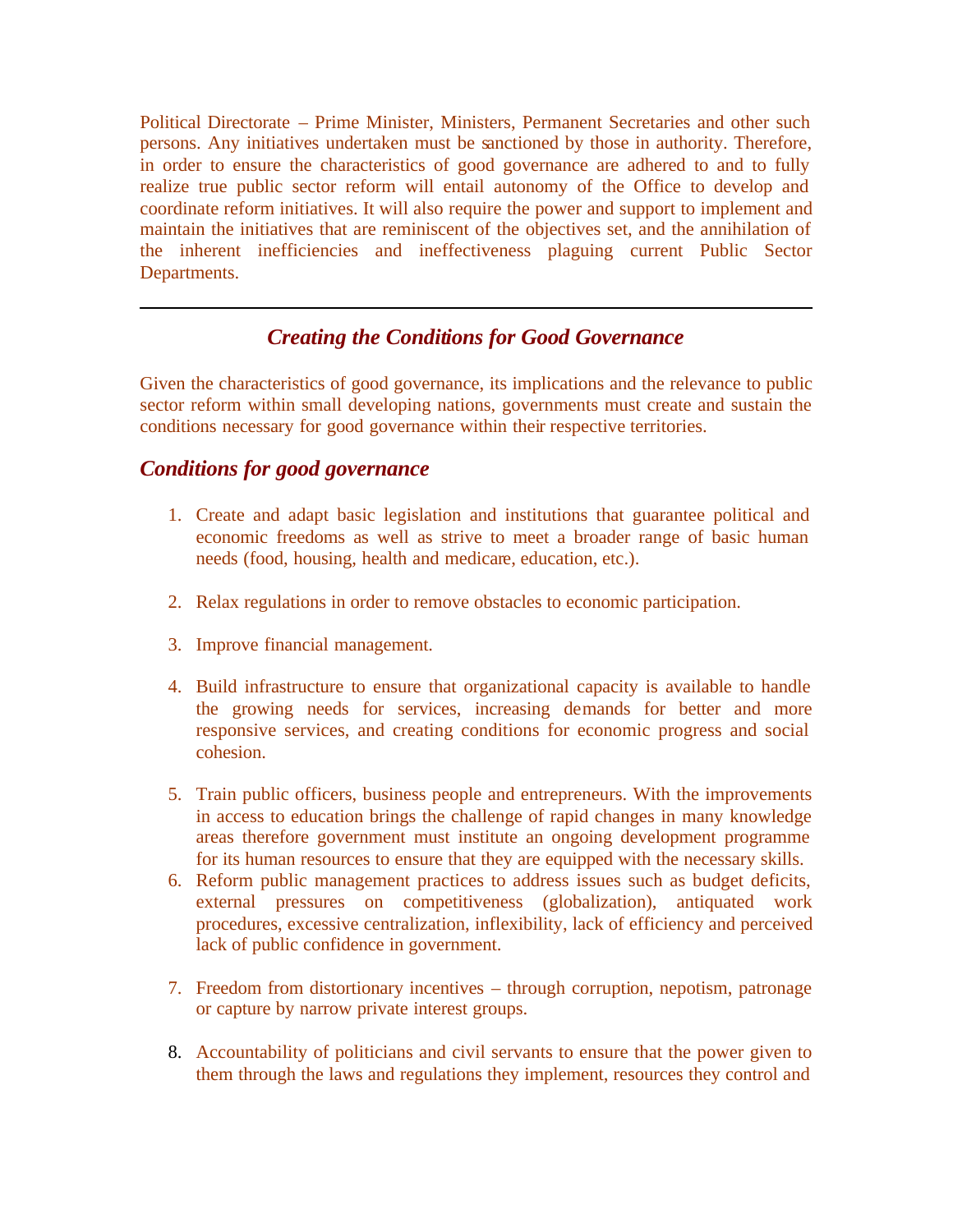the organizations they manage is used appropriately and in accordance with the public interest.

# *Examples of Public Sector Reform Initiatives Promoting Good Governance*

# **1. Eliminating Corruption**

Corruption can manifest itself as individual, organisational or institutional and can be found in both the public and private sectors. In the context of the state, corruption most often refers to criminal or otherwise unlawful conduct by government agencies, or by officials of these organisations acting in the course of their employment*.*

In Barbados, the Ombudsman's office was established in 1987. It hears complaints against government offices for alleged injuries or injustices resulting from administrative conduct. The office is proscribed from involving itself in issues involving foreign affairs, immigration questions, and certain other matters.

# **2. Public Service code of conduct**

A public service code of conduct provides guidance on required behaviours within the service and prescribes required standards of integrity and professional conduct. Such codes relate directly to conditions of employment and legallyenforceable regulations.

In Barbados the public service act is being drafted.

# **3. Improving Policy Presentation/Communication**

The broad purpose of policy presentation strategies is:

- **•** To create and maintain an informed public;
- **To harness all suitable publicity methods; and**
- ß To sound out public opinion on policy changes and service developments.

In Barbados, the Government Information Service (BGIS) is the official communications arm of the Barbados Government. This Department is responsible for the dissemination of public information to the various news media and the general public. Over the years, the Department has evolved from a fledgling information management function to a broad based news and public relations agency of government, impacting on the opinions of the people of Barbados regarding matters of governmental and national importance.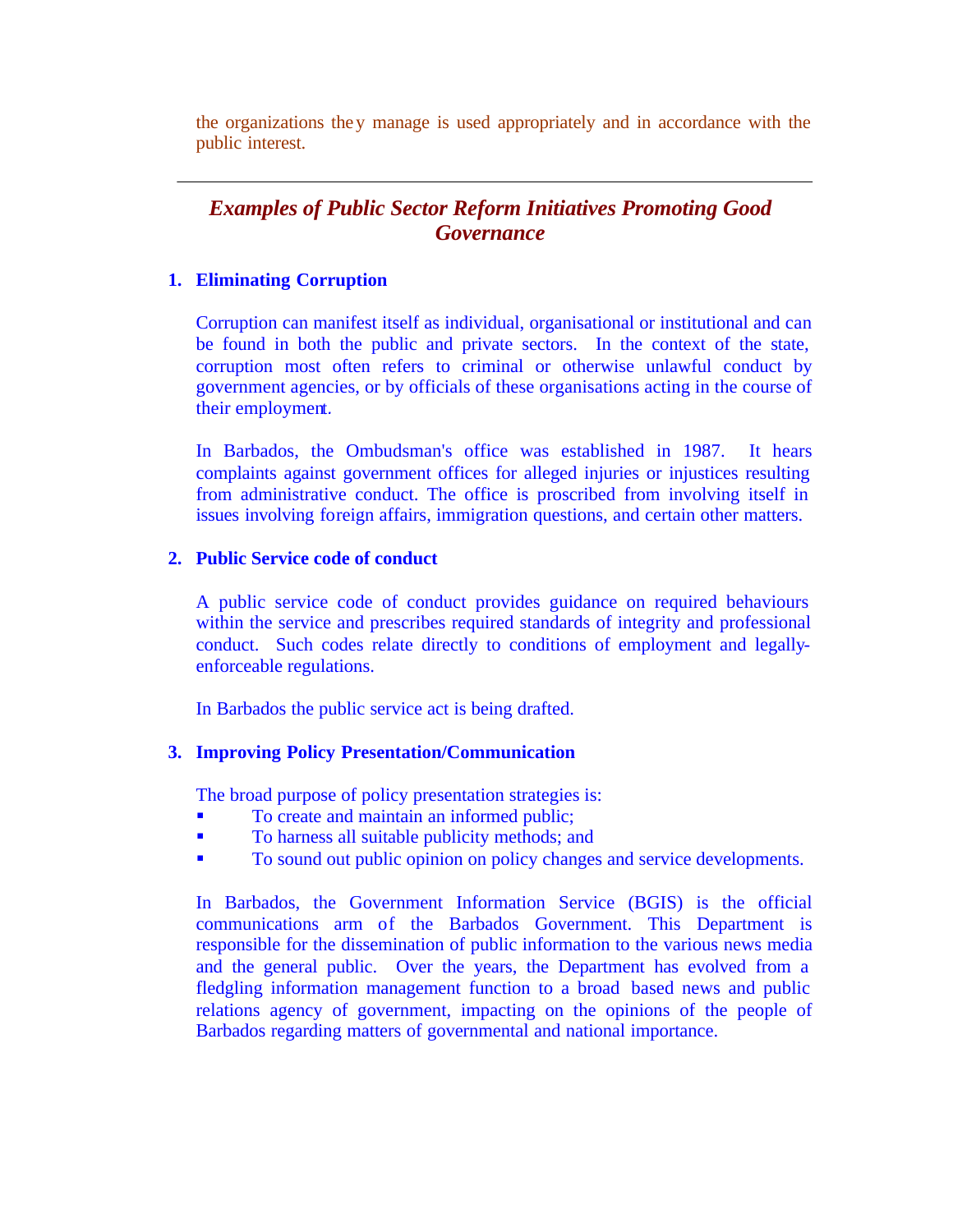#### **4. Roles and Responsibilities**

The need to define management roles, the desire for improved support services for decision-makers (politicians) and the quest for meaningful and effective allocation of duties and responsibilities among public officials has all been central and critical to efficient government.

The Barbados Government also utilised a retreat setting to bring together parliamentarians and senior public servants to focus on, among other issues; the appropriate relationships between elected and appointed officials.

### **5. Corporatisation**

The strongest form of commercialisation is corporatisation, a structural shift towards a more autonomous business unit, coupled with competitive neutrality.

In Barbados, the government has already corporatised the Barbados Port Authority. The Port of Bridgetown is a general services port, managed and operated by the Barbados Port Inc. as a commercial enterprise geared to market forces through competitive pricing and effective services.

### **6. Reforming Financial Management**

The public service is responsible for protecting the value of the physical and financial assets owned by the government.

In 1996, the government has introduced a system of Programme and Performance Based Budgeting (PPBB). PPBB aims to improve the budgetary and financial management systems of the Barbados Government. PPBB lays greater empha sis on the classification of the budget, and is viewed as forward looking. It also places greater emphasis on prior accomplishment and performance indicators.

### **7. Estate Management**

The estate is the land, buildings, equipment, and perhaps the infrastructur e, owned by the government. This represents in all countries a massive accrued investment.

The Property Management Unit of the Ministry of Housing, Lands and Environment was established in 1980 in recognition of the Ministry's responsibility for Government offices, land and other property involving the administering of leases, licences and contracts.

# **8. External Audits**

The purpose of an external audit in the public sector is to provide assurance to taxpayers as to the integrity of public finances (the financial audit), and also to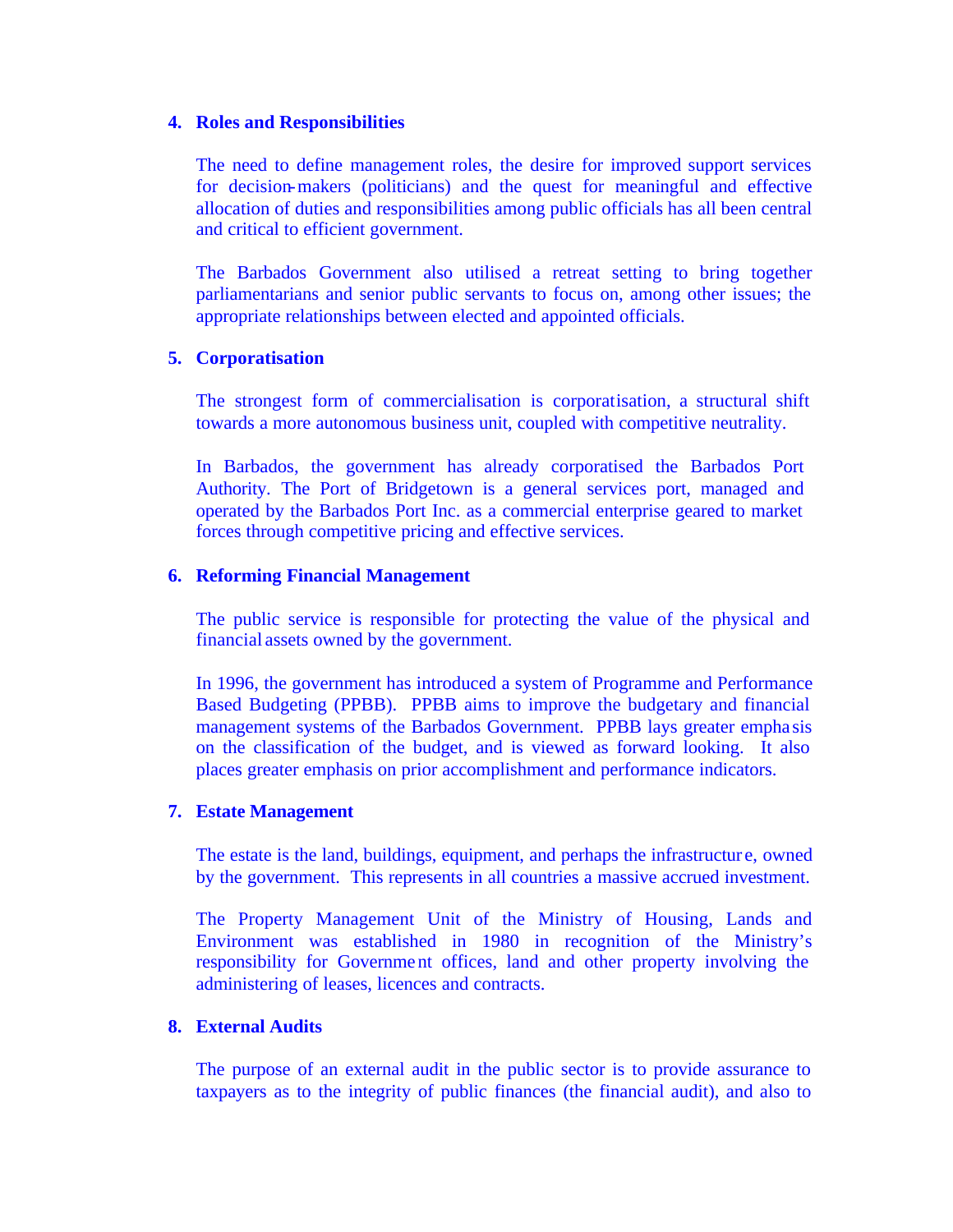ensure that value is being achieved in public spending (the value-for-money audit).

In Barbados, the Audit General's Office is responsible for carrying out value-formoney audits in all government departments and agencies. The legal mandate to perform this type of audit is listed in section 26(3) of the Financial Administration and Audit Act. This section states that "the Auditor General may carry out examinations into the economical, efficient and effective use of resources of any Ministry or Department or any other entity required to be audited by him." It is important to recognise that the Audit Office does not have any power to enforce its recommendations. It is the responsibility of the management of the Ministry/Department to ensure that it is utilizing its resources in an efficient manner.

#### **9. Partnership for Development**

Partnership for development can be defined as an agreement negotiated by the state and social partners, namely private sector institutions and civil society organisations.

The Social Partnership in Barbados was first solidified in 1992, as a response to economic turmoil the country was experiencing. This tripartite partnership among government, labour and the private sector continues to show success. One of the objectives of the social partnership is to increase competitiveness through improved productivity and efficiency in the workplace.

#### **10. Corporate Missions**

The mission of a public or private sector organisation captures its overall purposes, what it exists for, and what it intends to achieve within its area of operation and responsibility.

In Barbados, the new Performance Review and Development System requires all government agencies taking part in the pilot phase to develop a strategic plan. As you know a mission statement is an integral part of a strategic plan.

#### **11. Performance Indicators**

Performance indicators are statistics, used as a management tool, which reflect the activities of the public service, and give insight into how well it is functioning. Performance indicators are used to monitor a particular programme or activity, or the performance of an organisational unit, such as a ministry or department.

In Barbados, the new Performance Review and Development System is an organisational approach to improve performance by aligning planning with management. It links corporate planning and budgetary cycles and plans to division, team and individual work planning, training, and reward and recognition